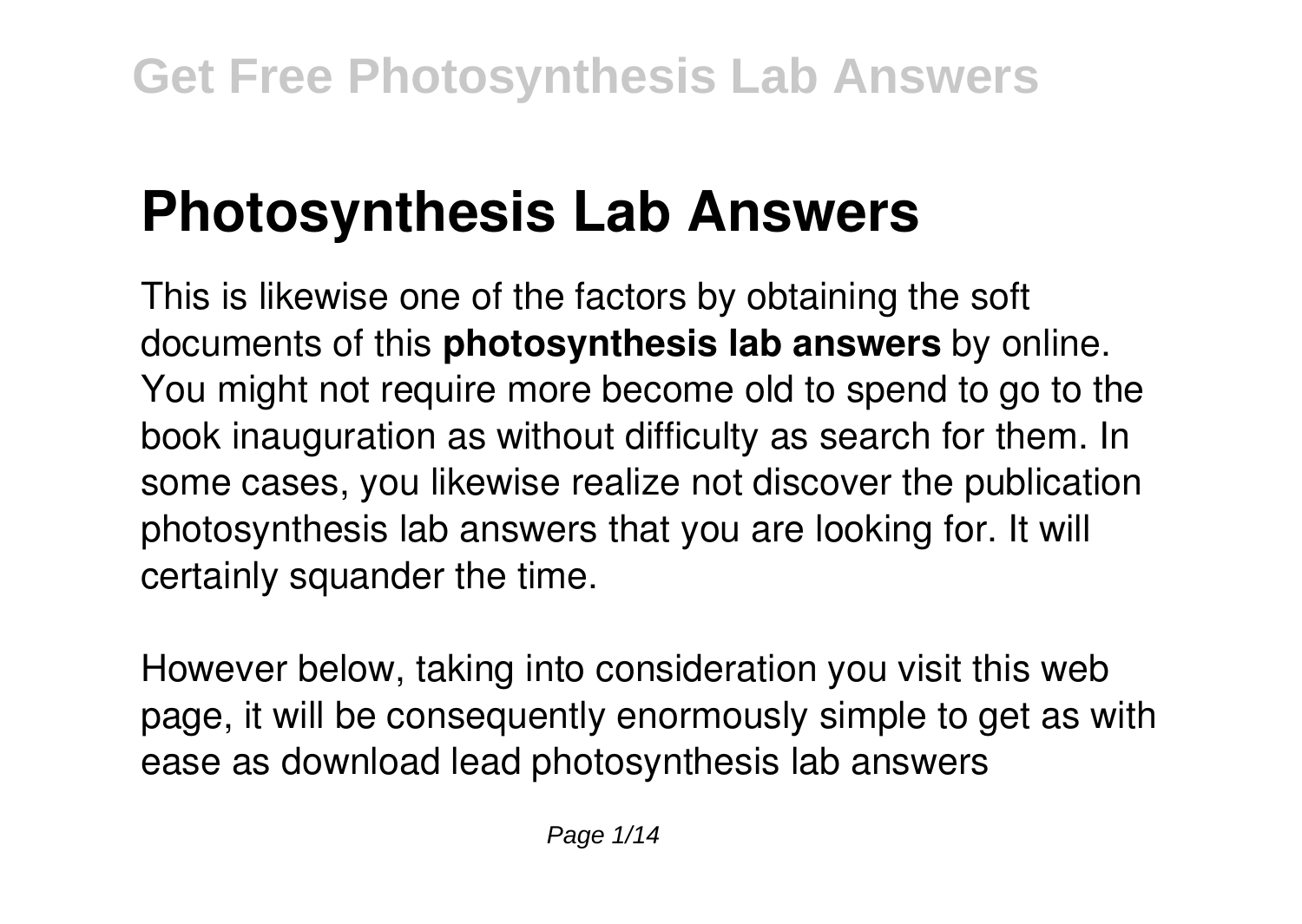### **Get Free Photosynthesis Lab Answers**

It will not undertake many time as we tell before. You can pull off it even if play a part something else at house and even in your workplace. consequently easy! So, are you question? Just exercise just what we pay for below as without difficulty as evaluation **photosynthesis lab answers** what you afterward to read!

Photosynthesis Lab Walkthrough Floating Leaf Disks Lab (Photosynthesis) **Photosynthesis Lab** Investigion into factors affecting photosynthesis Photosynthesis in Leaf Disks Experiment *Photosynthesis Lab Procedure | Biology* GCSE Biology - Factors Affecting the Rate of Photosynthesis #35<del>Effect of a Varying Light Intensity on Rate of</del>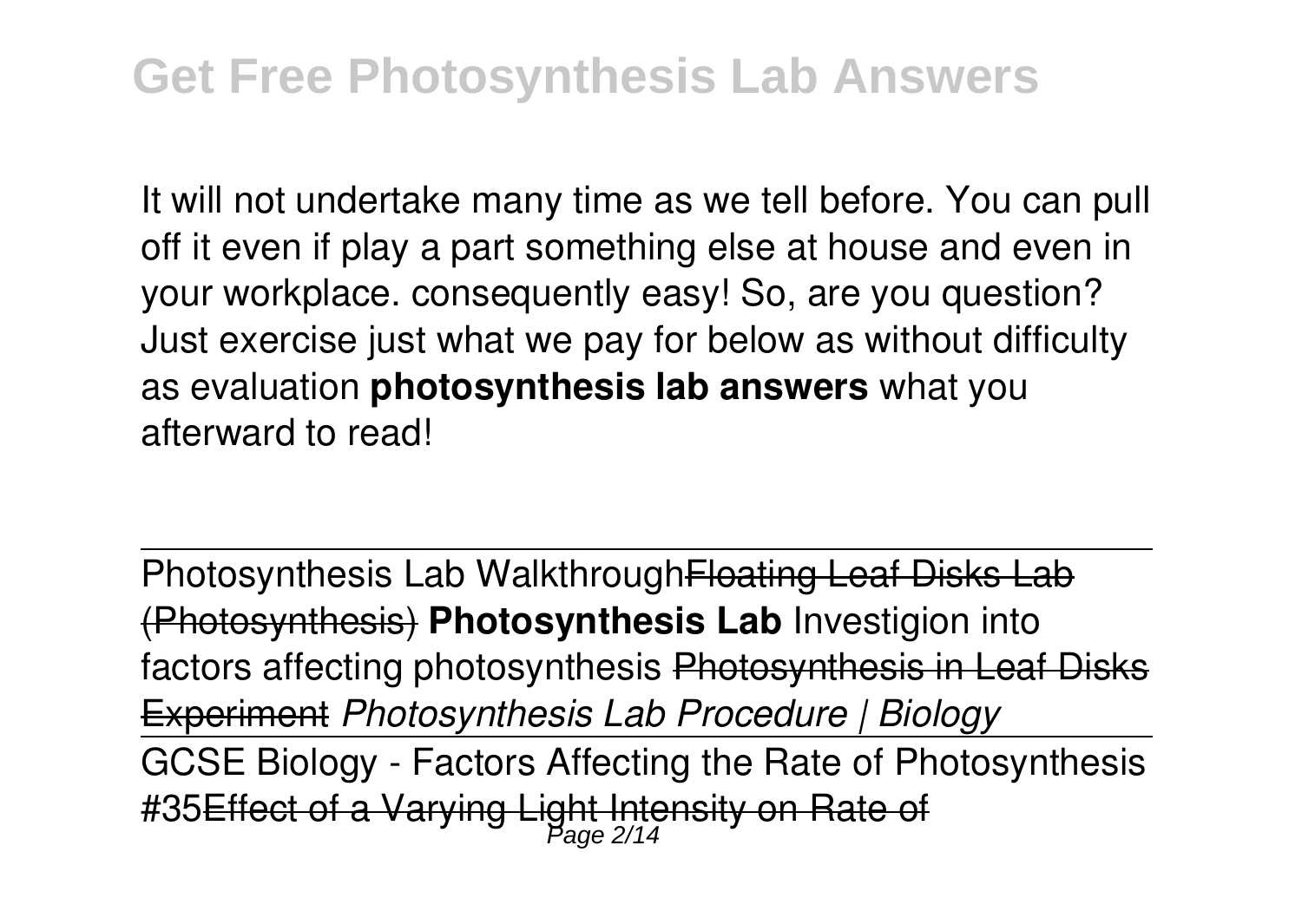Photosynthesis-Updated AP Bio: Photosynthesis Lab Photosynthesis Lab

Photosynthesis Lab*DPIP Photosynthesis Lab Explained Travel Deep Inside a Leaf - Annotated Version | California Academy of Sciences \"Photosynthesis\" experiment (How to make oxygen at home) Chlorophyll Chromatography*

PhotosynthesisMeasure Photosynthesis with Floating Leaves **Photosynthesis and Elodea Photosynthesis Experiment |** 

Pakistan Science Club | Photosynthesis (in detail)

STD 06 Science - Amazing Process Of PhotosynthesisLight leaves leaves light | Photosynthetic Floatation - Science **Snack Activity** 

ET50 value determination in Photosynthesis Lab Photosynthesis: Crash Course Biology #8 Light is essential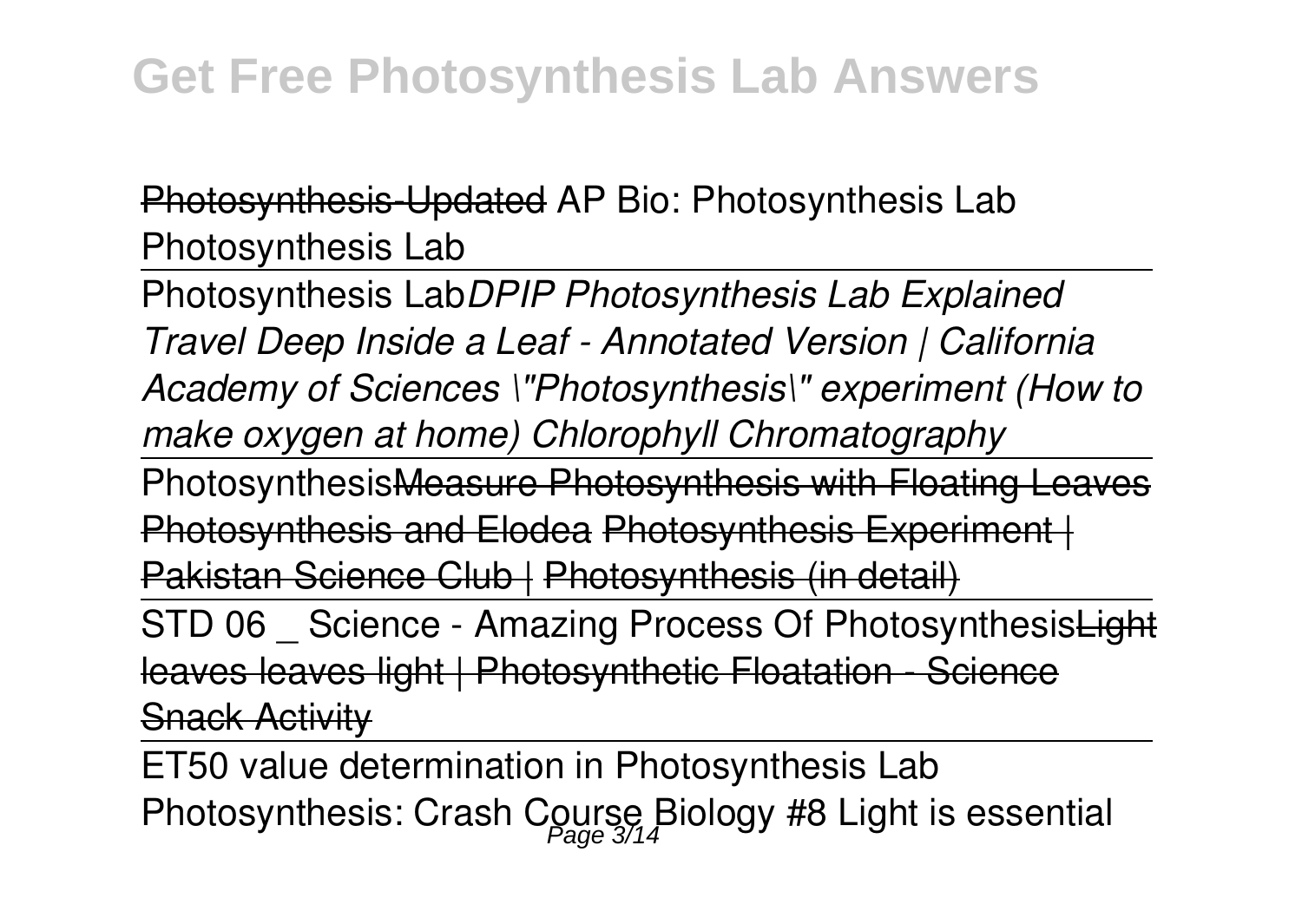### **Get Free Photosynthesis Lab Answers**

for photosynthesis experiment Investigation 5 photosynthesis (AP biology) 2.9 Separation of Photosynthetic Pigments by Chromatography (Practical 4) Video Lab: A Sign of Photosynthesis AP Biology Lab: Photosynthesis #APBiology #photosynthesis #scienceexperiment **Photosynthesis!! Leaf Chromatography! Pre-Lab Tutorial Photosynthesis Lab Answers**

Identify the plant cell organelle in which photosynthesis takes place. The chlorophyll absorbs solar energy. Then a chemical reaction changes H2O and CO2 into sugar and O2. Summarize the process of photosynthesis.

#### **Photosynthesis Virtual Labs Flashcards | Quizlet** PLANT PIGMENTS AND PHOTOSYNTHESIS Pre-Lab Page 4/14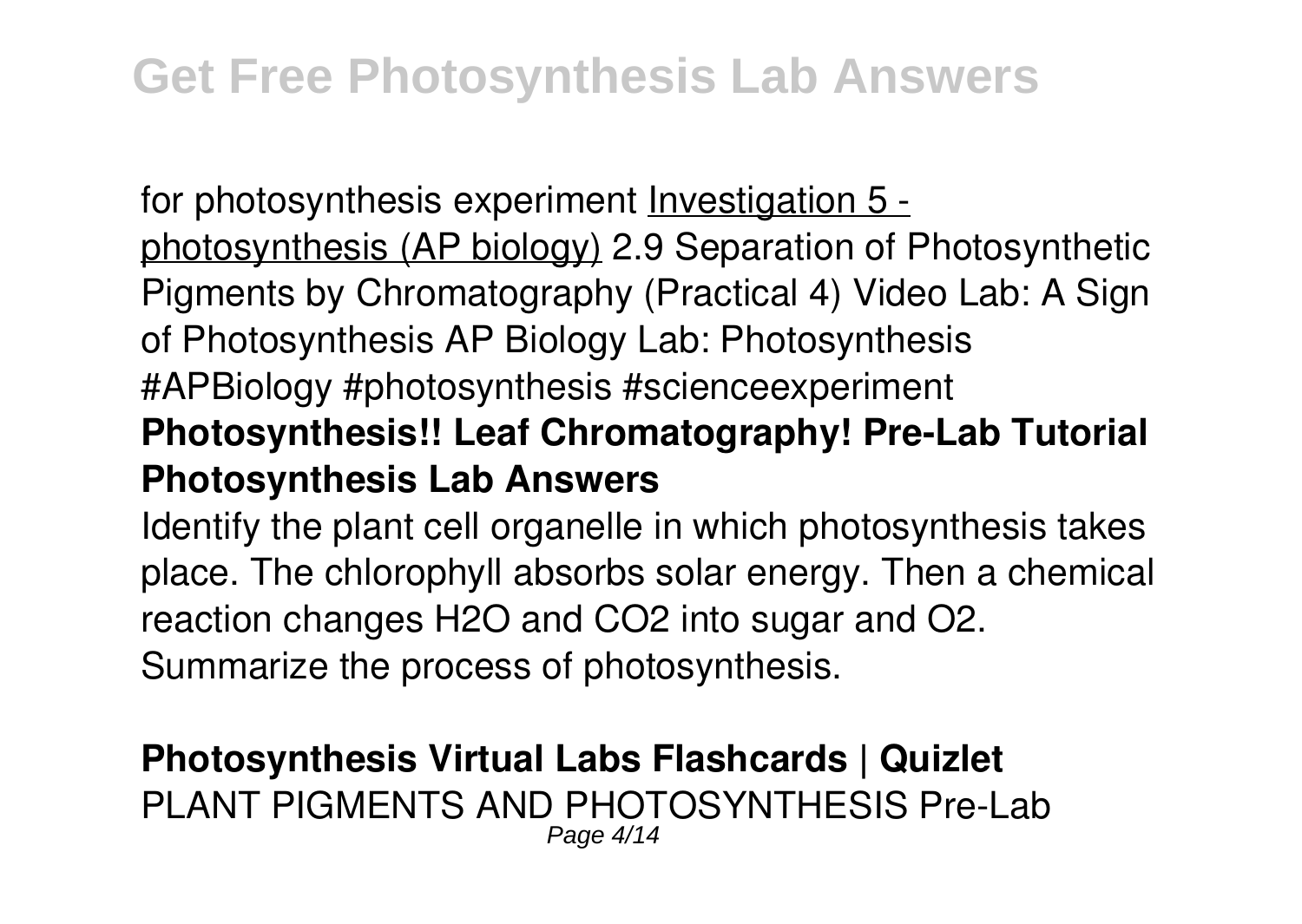Answers 1) Pigment Color Wavelength (colors) absorbed Chlorophyll A Green Absorbs violet-blue and orange-red light Chlorophyll B Green Absorbs blue light Carotene Orange, red, or yellow Absorbs ultraviolet, violet and blue light Xanthophyll Yellow Absorbs blue light Anthocyanin Purple, black, blue, or red Absorbs purple, blue, red, orange light 2) A pigment is any substance that absorbs light.

#### **Plant pigments and photosynthesis.docx - PLANT PIGMENTS ...**

Show all calculations/work. (4 points) 30cm from light w/ NaHCO3: 7.38 min 50cm from light w/ NaHCO3: 11.57 min Dark: 12.44 min Control: cannot solve 11.The net rate of photosynthesis is the inverse of ET 50. Therefore, 1/ET50 = Page 5/14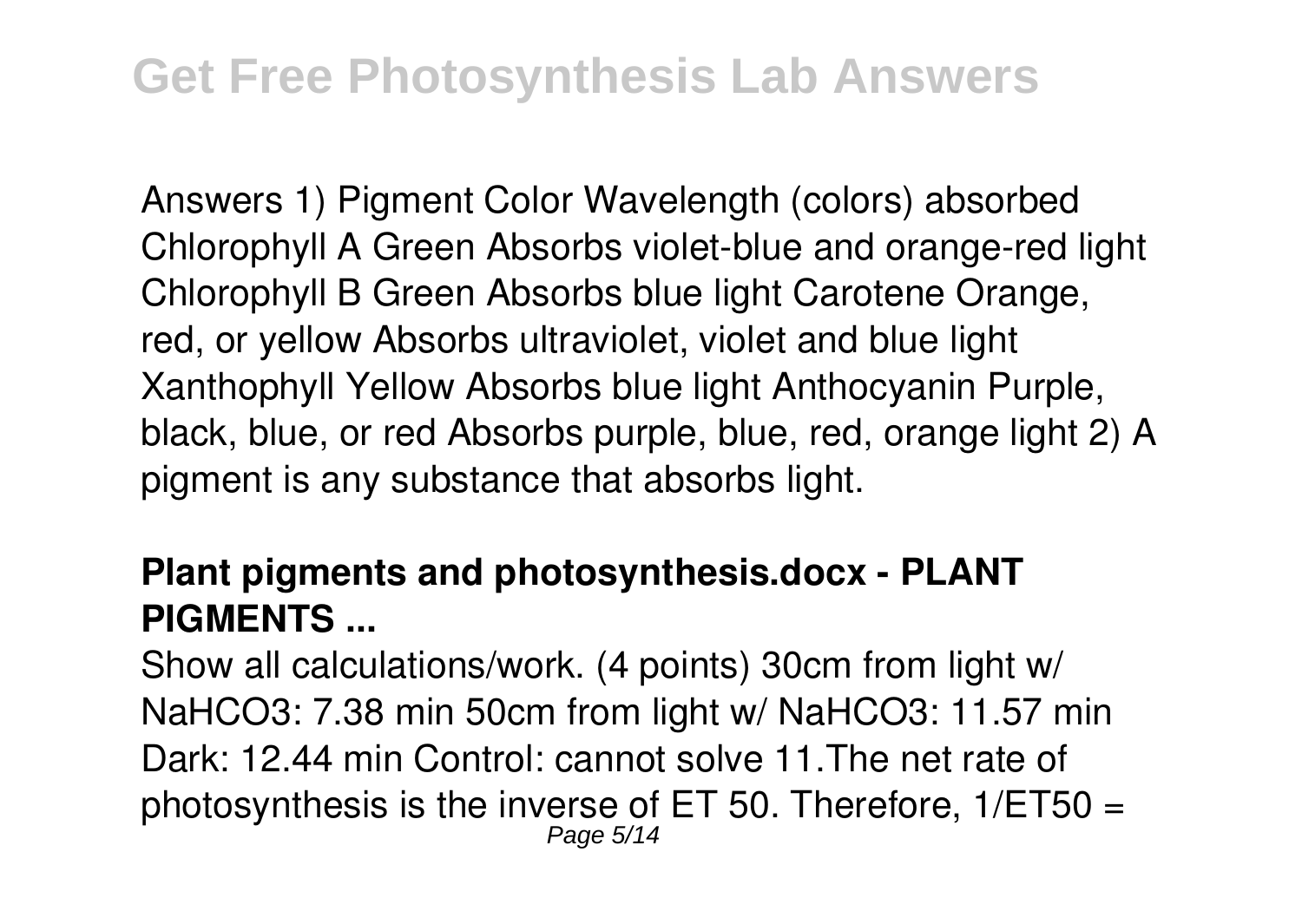net rate of photosynthesis.

### **Photosynthesis Post-lab Questions Key (1) [jlk95vw63z45]**

Start studying Photosynthesis Gizmo. Learn vocabulary, terms, and more with flashcards, games, and other study tools.

#### **Photosynthesis Gizmo Flashcards | Quizlet**

Photosynthesis Virtual Lab Site 1: Glencoe Photosynthesis Lab ? bit.ly/pholab Experiment Question: Which colors of the light spectrum are most important for plant growth? 1. Make a hypothesis about which color in the visible spectrum causes the most plant growth and which causes the least plant Page 6/14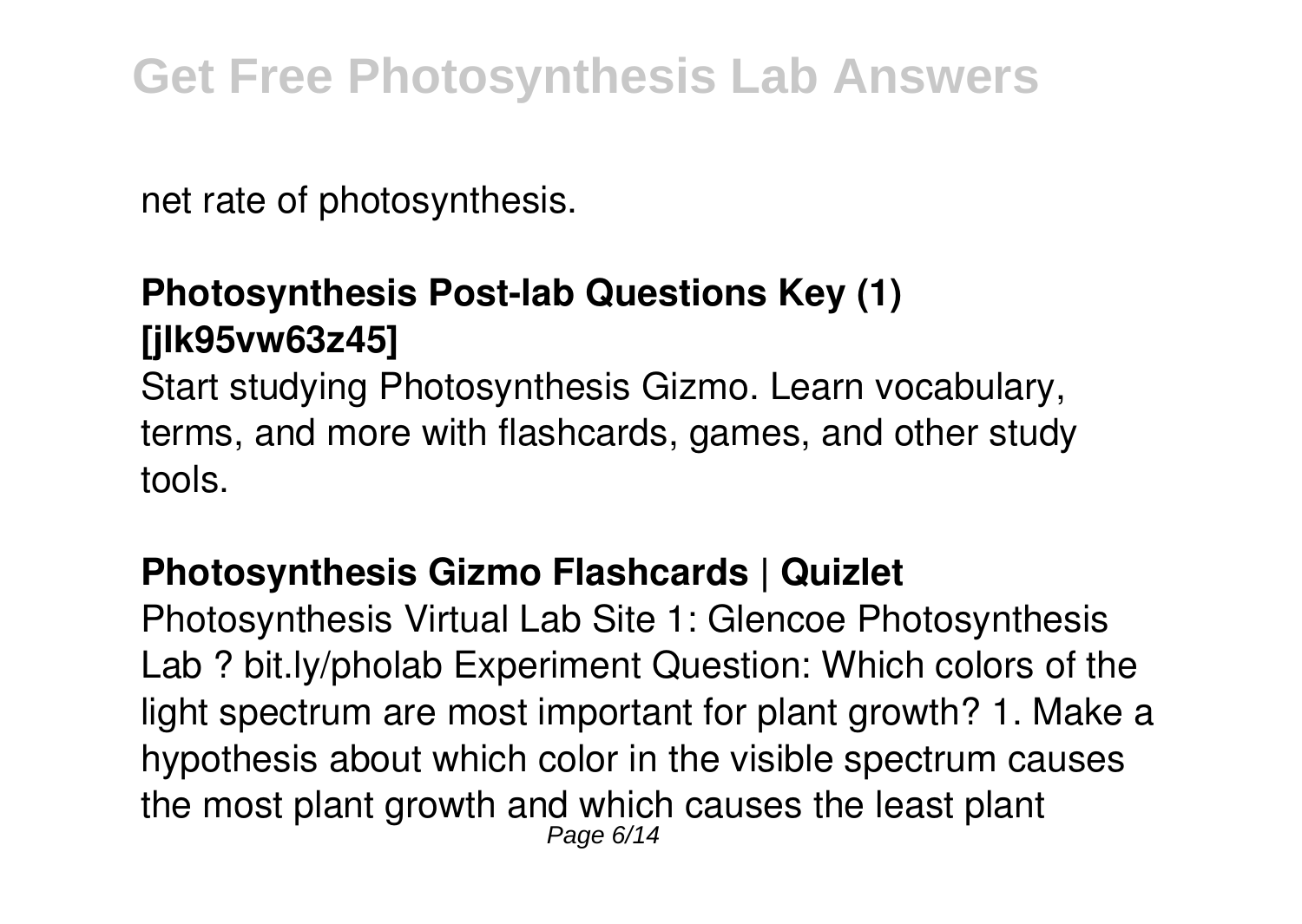## **Get Free Photosynthesis Lab Answers**

growth.

#### **Photosynthesis Virtual Lab(1) (3).docx - Photosynthesis**

**...**

Photosynthesis lab. Purpose: The purpose of this experiment was to determine the effect of sodium bicarbonate on the rate of photosynthesis of spinach leaf disks. Hypothesis: The leaf disks placed in the water solution with sodium bicarbonate will float to the top faster and in a higher quantity because the sodium bicarbonate will serve as a source of carbon dioxide for photosynthesis.

#### **Photosynthesis Lab - AP BIOLOGY FINAL**

get three green plants, name them plant A, plant B, and plant Page 7/14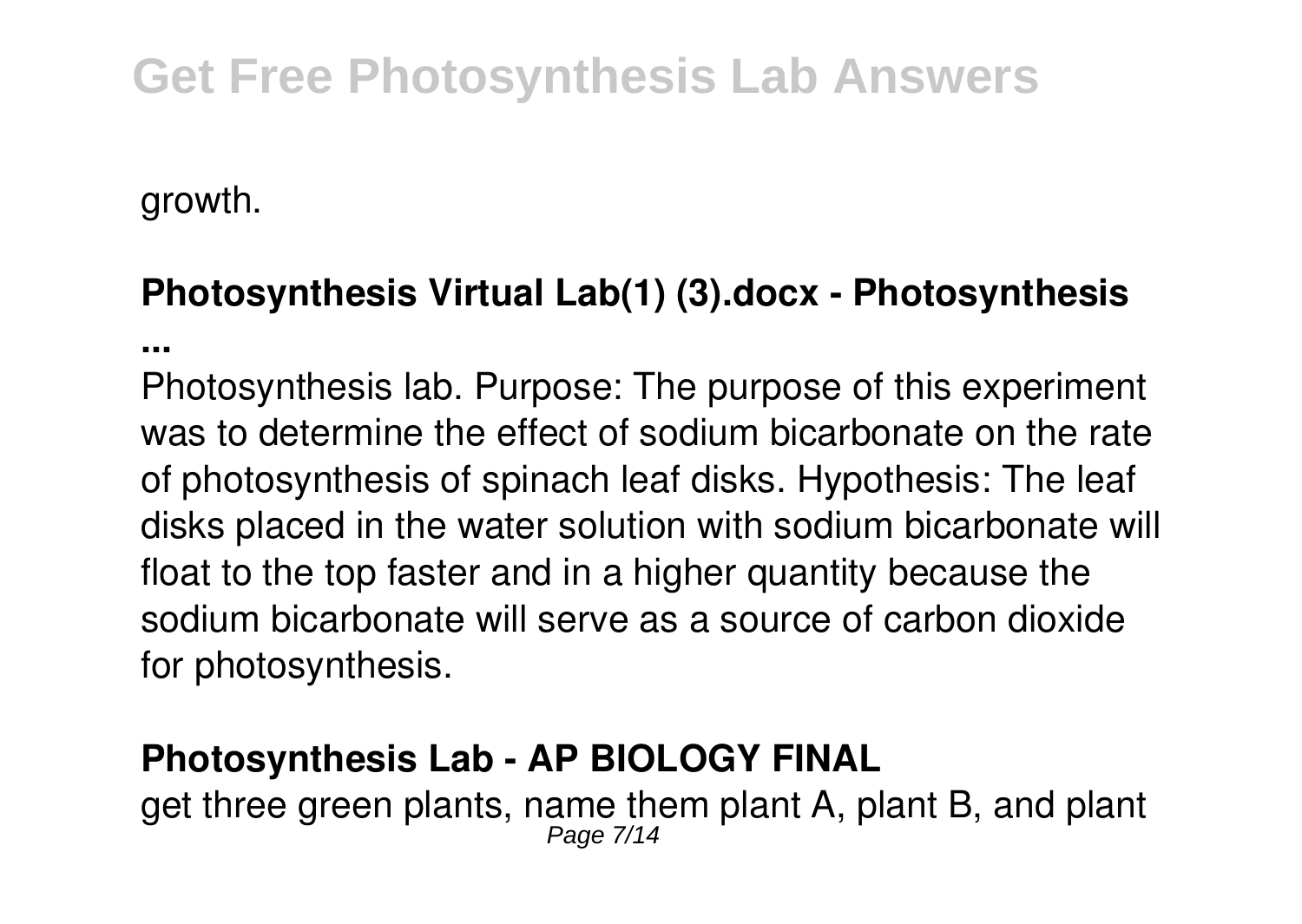C. put the A plant in the open area and expose it to the to regular sunlight and water. put plant B in the closed area with regular...

#### **what are the answers for the photosynthesis lab in gizmos ...**

The results seem to follow what was thought to have happened. The more carbon dioxide a plant has, the faster the rate of photosynthesis. This is shown when comparing the three different solutions, .2% having the least carbon dioxide and .6% having the most. The .4% and the .2% don't seem to be as set apart as the .6%.

#### **AP Biology: Leaf Discs Photosynthesis Lab by Prerana ...** Page 8/14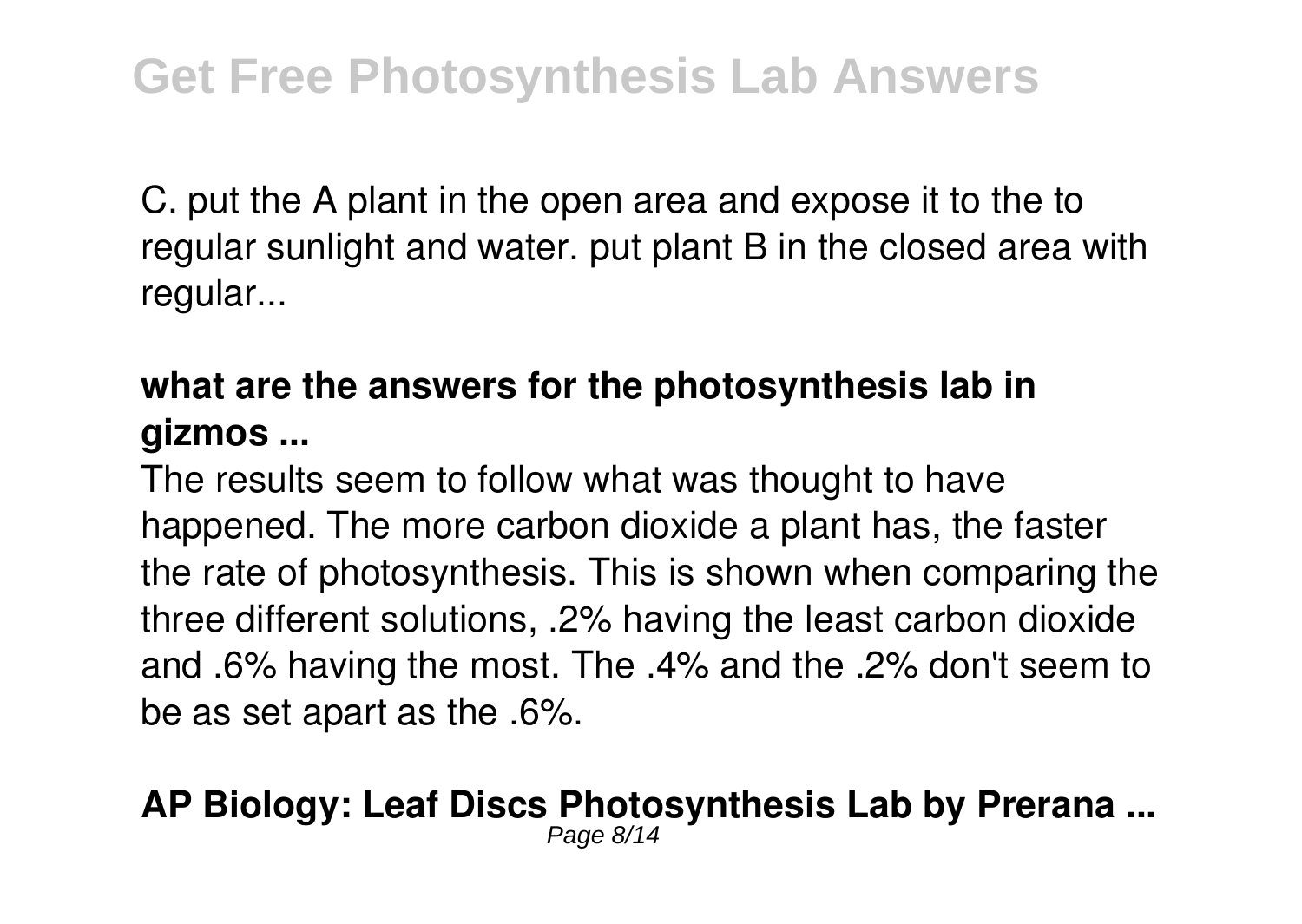Photosynthesis Virtual Lab Site 1: Glencoe Photosynthesis Lab ... there are 5 questions to answer in the journal, use complete, thoughtful sentences for each of these questions. ... in this simulation you can directly measure the rate of photosynthesis by counting the number of bubbles of oxygen that are released.

#### **Photosynthesis Virtual Lab - The Biology Corner**

<img id="image\_alive" ></img> <object classid="clsid:d27cdb6e-ae6d-11cf-96b8-444553540000" cod ebase="http://download.macromedia.com/pub/shockwave/ca bs/flash/swflash ...

#### **Light and Plant Growth**

Page  $9/14$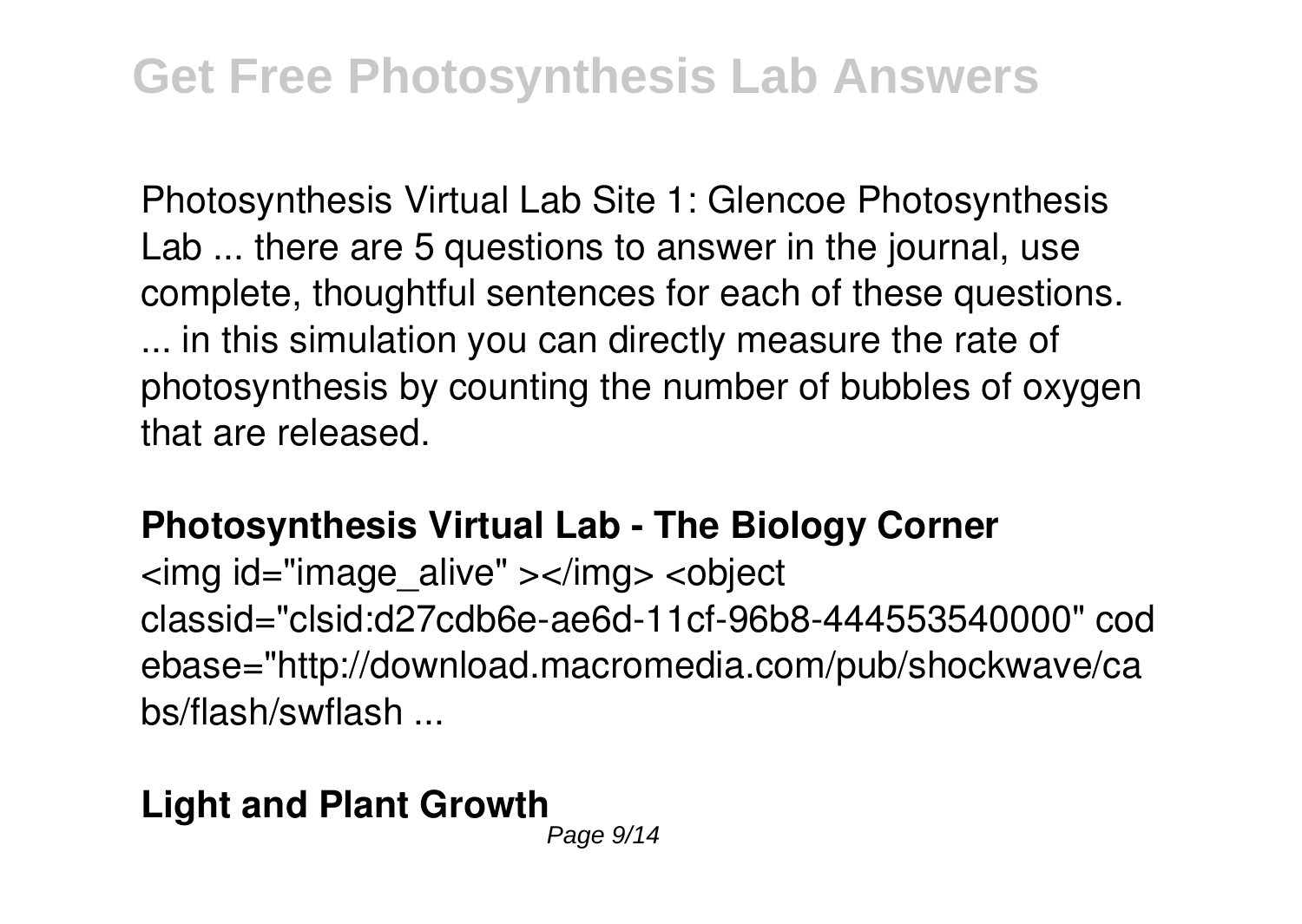PHOTOSYNTHESIS LAB :) BACKGROUND: All life on earth is powered directly or indirectly by photosynthesis. Photosynthesis is the conversion of light energy into chemical energy which is stored in the bonds of sugar. The equation for this process is: 6CO2 + 6H2O ---->C6H12O6 + 6O2. As the equation demonstrates an essential requirement for photosynthesis is CO2.

#### **PHOTOSYNTHESIS LAB - BY Corinne wessels**

Calculate the change in volume for each measurement time. For example, if the volume at 2 minutes is 18.5 mL and the volume at 1 minutes 30 seconds was 14 mL, then the change in volume for that time interval is 4.5 mL. Rate of Photosynthesis Results. Time. Page 10/14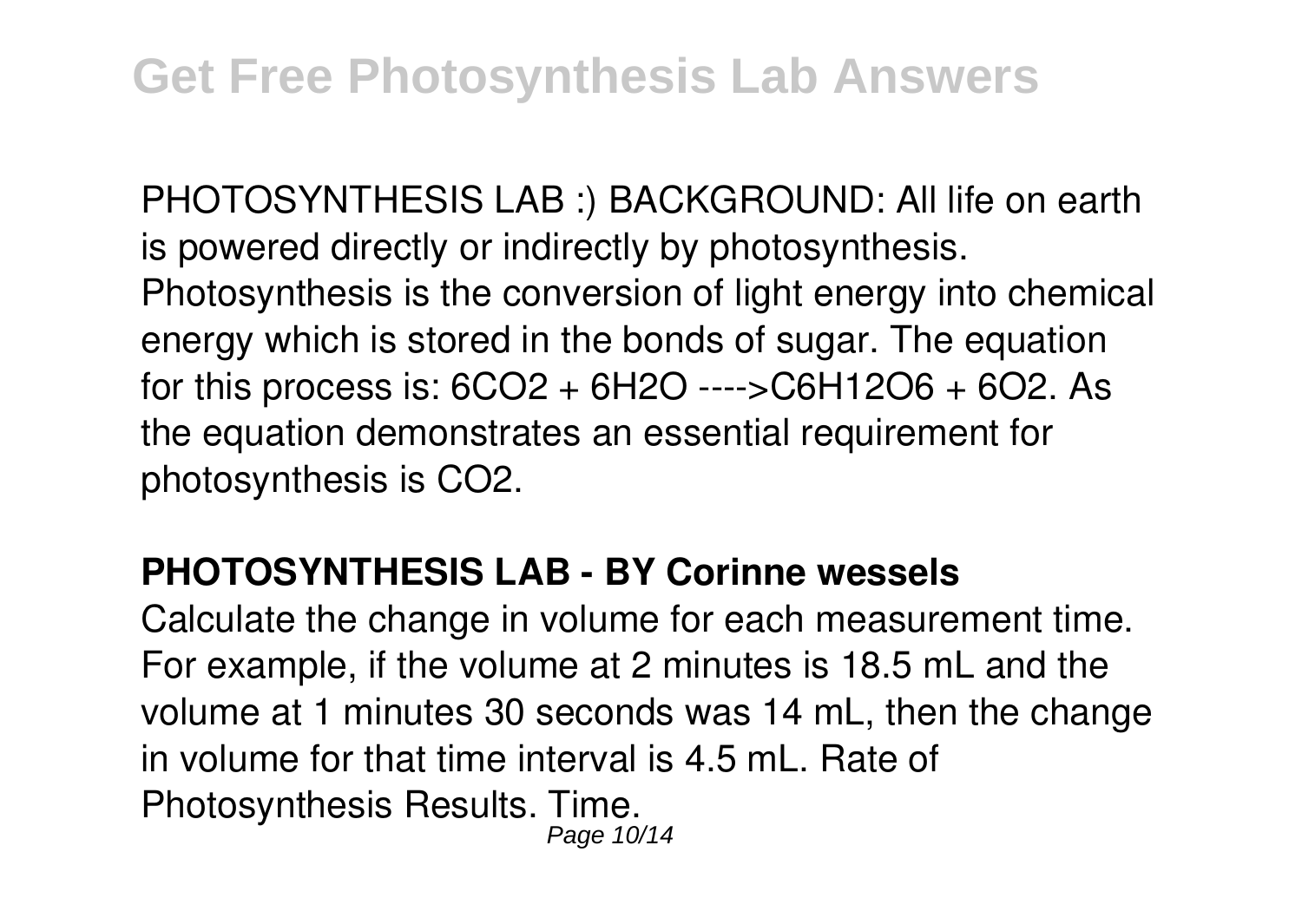#### **Solved: Experiment 1: Measuring The Rate Of Photosynthesis ...**

The equation for photosynthesis can be written as follows: 6CO 2 + 6H 2 O + light energy ? C 6 H 12 O 6 + 6O 2. In the leaf-disk assay, all of the components necessary for photosynthesis are present. The light source provides light energy, the solution provides water, and sodium bicarbonate provides dissolved CO 2. Plant material will generally float in water.

## **Photosynthetic Floatation: Biology & Physics Science ...** The process of photosynthesis occurs in a series of enzymemediated steps that capture light energy to build energy-rich<br>Page 11/14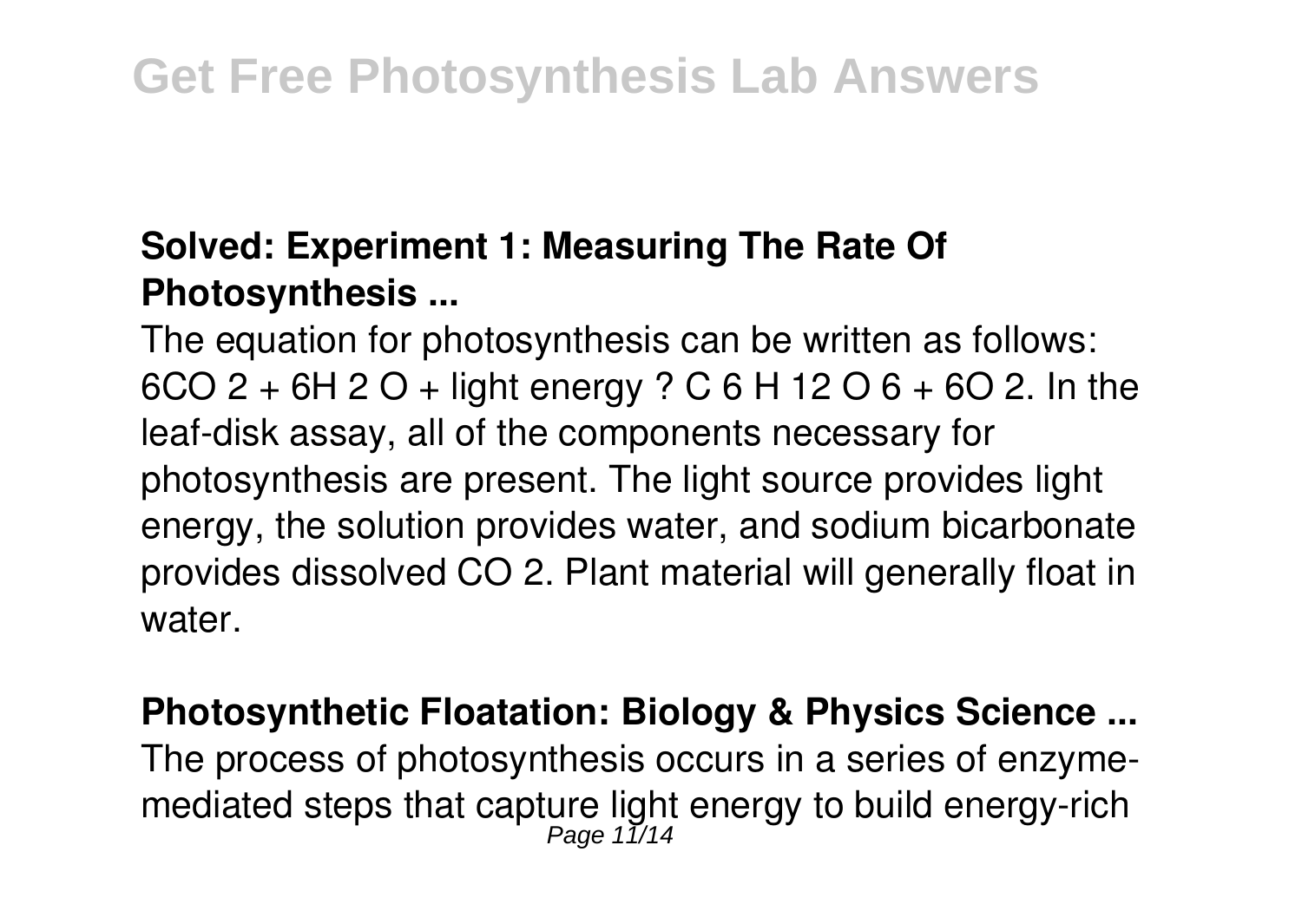carbohydrates. The process is summarized by the following reaction:  $2 H 2 O + CO 2 + light ?$  carbohydrate  $(CH 2 O) + O$ 2 + H 2 O To determine the net rate of photosynthesis, one could measure one of the following: • Production of O 2

#### **BACKGROUND - College Board**

1) Label5 cups and the 5 syringes in the following manner: "No BS light", "BS  $+$  red", "BS  $+$  green", "BS light", and "BS dark". 2) Mix4 tsp of baking soda and 4 tsp of detergent with 800 mL of water in the beaker. Labelis as "BS solution". 3) Mix1 tsp detergent with 200 mL of water into the cup labeled "No BS light".

# **Photosynthesis: How do plants get energy?** Page 12/14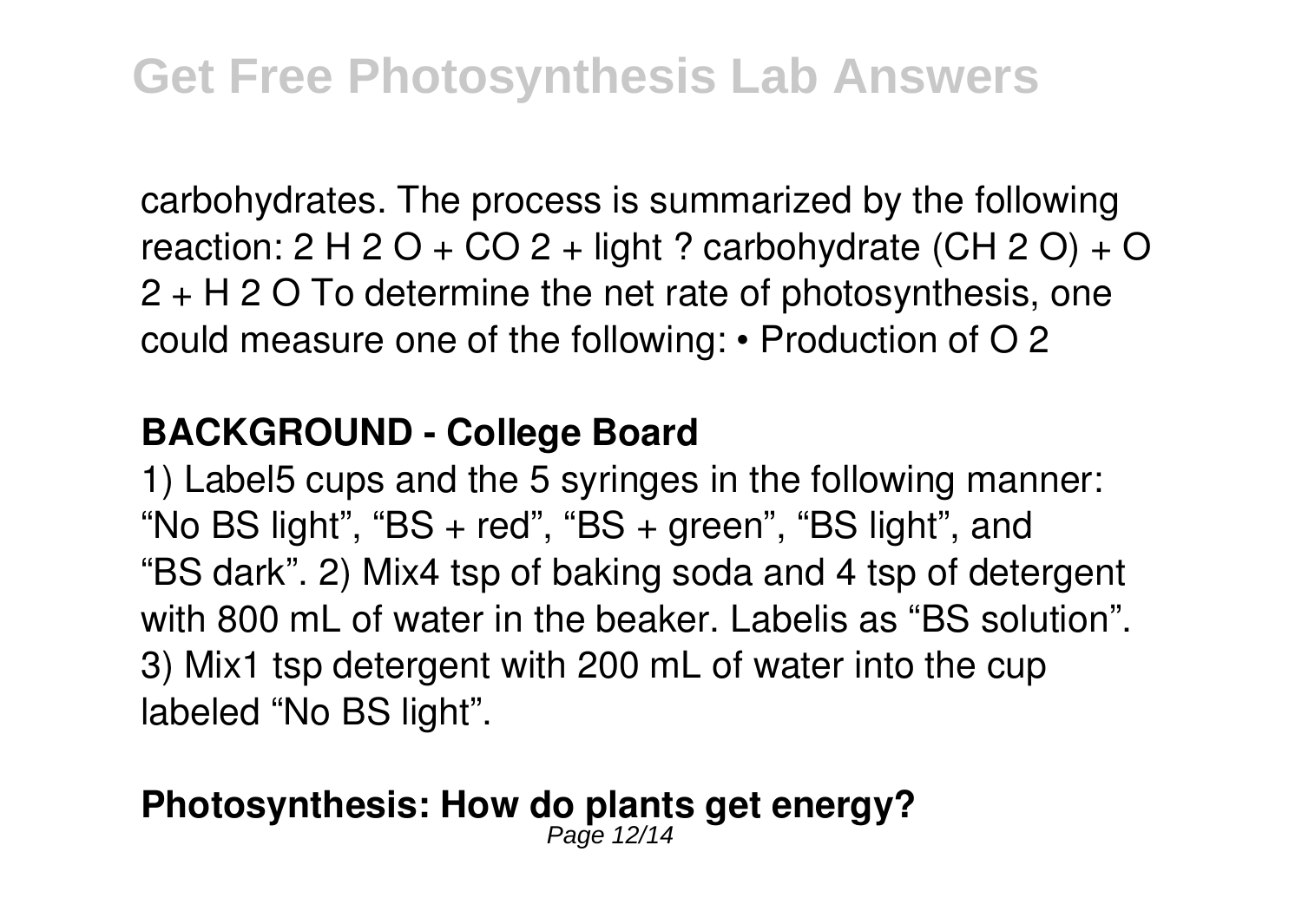Photolab : Index > Animations > Photolab. download

#### **KScience - Animations**

Paul Andersen explains how pigments can be separated using chromatography. He shows how you can calculate the Rf value for each pigment. He then explains h...

#### **AP Biology Lab 4: Plant Pigments and Photosynthesis - YouTube**

LAB QUIZ: Write down your answers as you take the quiz. Check your answers at the END of the quiz. 9. 10. 11. PART 2: In the reactions of photosynthesis, light electrons in chlorophyll and other pigments. Then it boosts them to a \_\_\_\_\_level. These high energy electrons<br> $P_{\text{age 13/14}}$